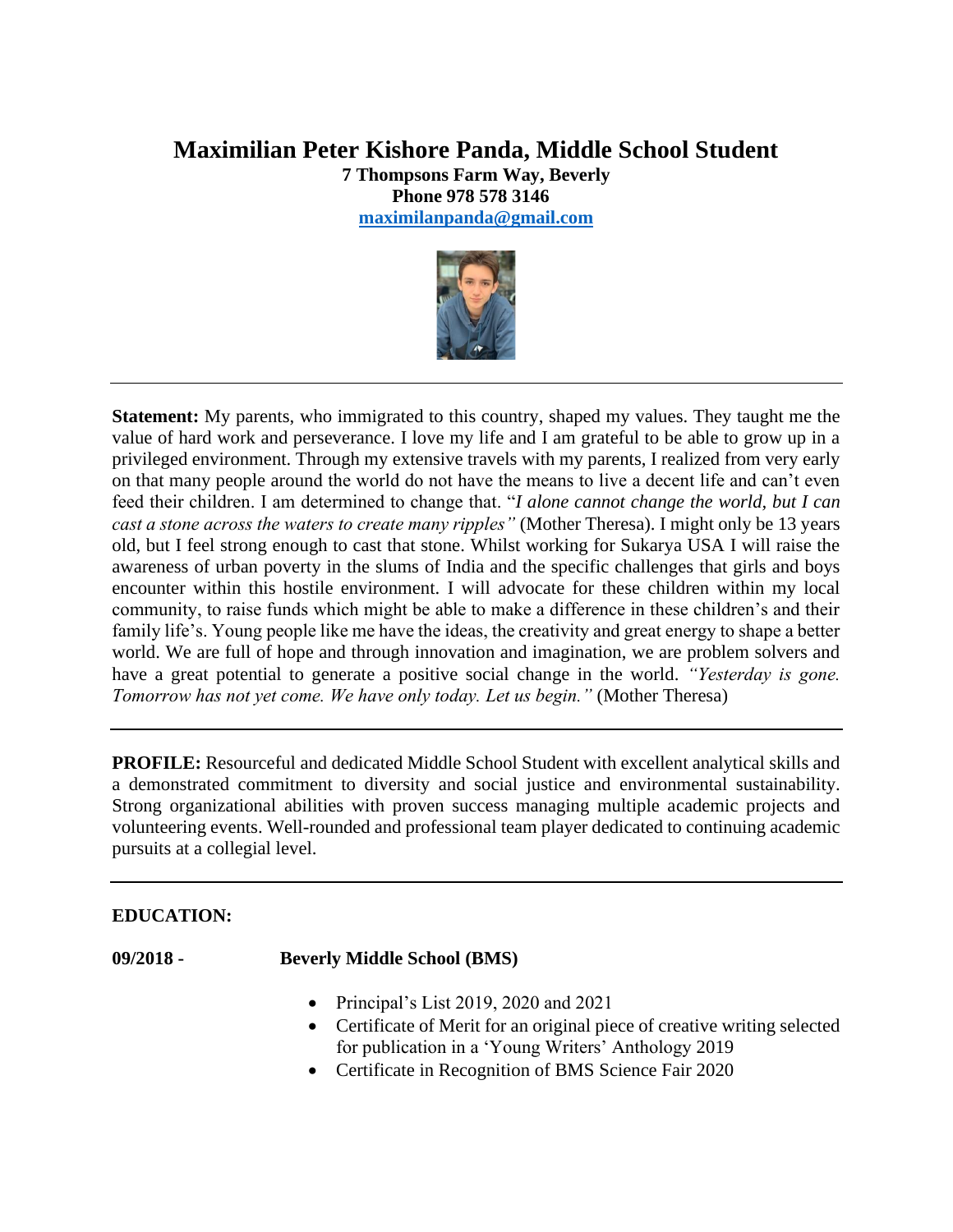• Certificate of Excellence for outstanding and consistent commitment to global applications during remote learning 2021

# **EXTRA-CURRICULAR ACTIVITIES:**

#### **Coursera online course**

• Global Diplomacy: the United Nations in the World offered by University of London, Academic Year 2018-2019

### **Johns Hopkins Center for Talented Youth**

- CTY High Honors for achievement in the 2019-20 CTY Talent Search
- Preparation for Advanced Placement History and Geography: Western Hemisphere Academic Year 2020-21
- Preparation for Advanced Placement History and Geography: Western Hemisphere Academic Year 2020-21

# **Kestrel Conservation Club Beverly**

• explored the natural and cultural dimensions of New England landscape, culminating in a community service project

# **Beverly Basketball Travel Team**

• Cape Ann State Champions 2021

#### **New England Storm AAU Basketball Team**

• New Hampshire State Champions 2021

# **YMCA of the North Shore Sharks Swim Team 2013-2018**

• 3<sup>rd</sup> place in 50 yard backstroke and 100 yard back stroke at District Championships 2018

# **Horse Back Riding at Back Bay Farm, Ipswich, MA**